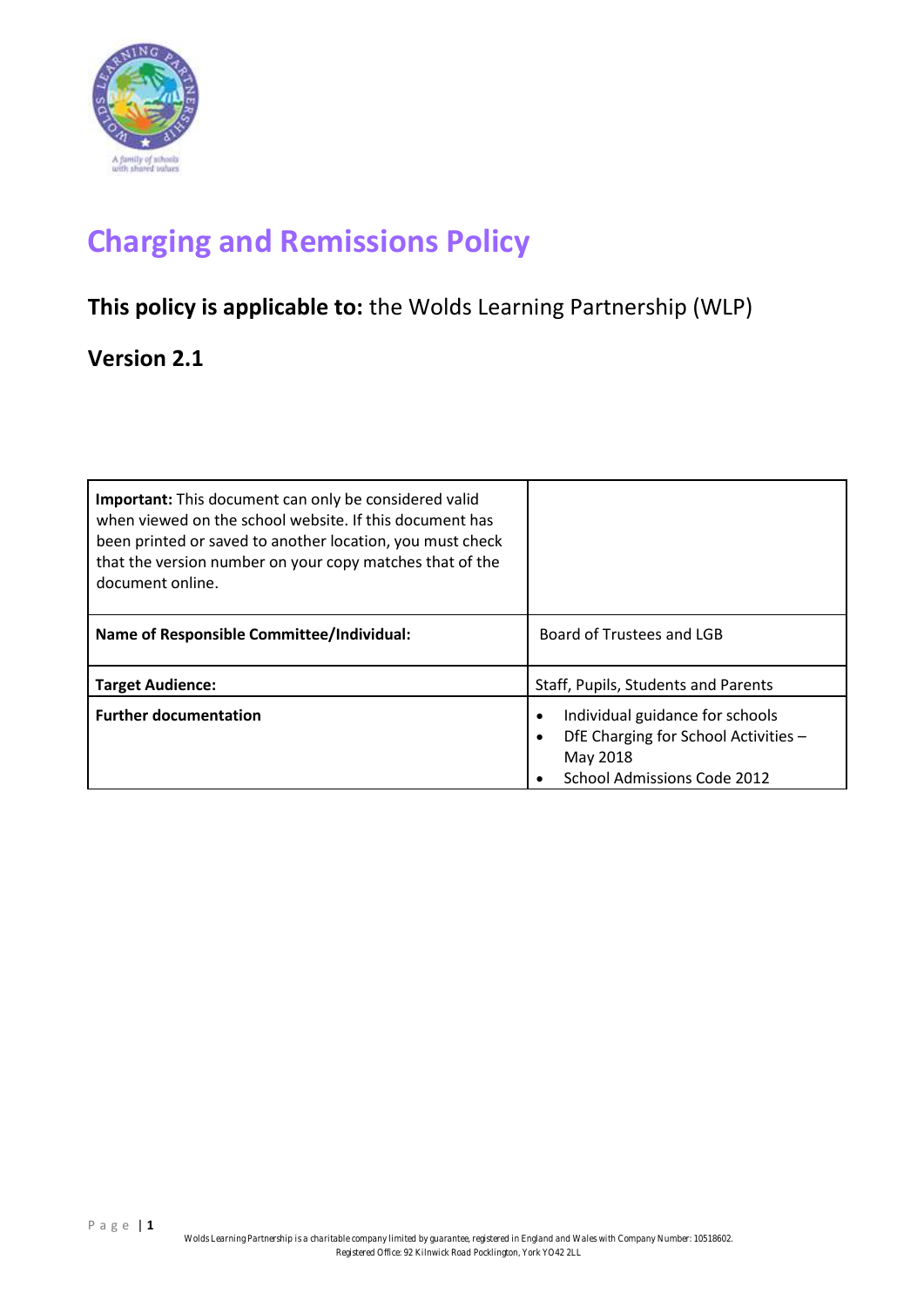

#### **Summary**

Sections 449-462 of the Education Act 1996 sets out the law on charging for school activities in schools maintained by local authorities in England. Academies (including free schools, studio schools and university technical colleges) are required through their funding agreements to comply with the law on charging for school activities.

#### **Main points**

**The Wolds Learning Partnership (WLP), subject to the limited exceptions referred to in this policy, cannot charge for education provided during school hours (including the supply of any materials, books, instruments or other equipment).** 

The WLP will ensure that they inform parents on low incomes and in receipt of the benefits listed on page 9 of this document of the support available to them when being asked for contributions towards the cost of school visits.

#### **Education**

The WLP **will not** charge for:

- An admission application to any state funded school paragraph 1.9 (n) of the 'School Admissions Code 2012' rules out requests for financial contributions as any part of the admissions process;
- Education provided during school hours (including the supply of any materials, books, instruments or other equipment);
- Education provided outside school hours if it is part of:
	- O the national curriculum<sup>1</sup>;
	- o a syllabus for a prescribed public examination that the pupil is being prepared for at the school;
	- o religious education.
- Instrumental or vocal tuition, for pupils learning individually or in groups, unless the tuition is provided at the request of the pupil's parent;
- Entry for a prescribed public examination, if the pupil has been prepared for it at the school;
- Examination re-sit(s) if the pupil is being prepared for the re-sit(s) at the school<sup>2</sup>.

The WLP **may** charge for:

- Any materials, books, instruments, or equipment, where the child's parent wishes him/her to own them;
- Optional extras (see below);
- Music and vocal tuition, in limited circumstances (see Music Tuition below).
- Certain early years provision<sup>3</sup>.
- Community facilities<sup>4</sup>.

1

*<sup>1</sup> It should be noted that 'part of the national curriculum' is not restricted to learning outside the classroom experiences that are specifically subject based (e.g. geography or science fieldwork) and include, for example, activities designed to fulfil requirements under the national curriculum 'inclusion statement' (e.g. developing teamwork skills).* 

*<sup>2</sup> However, if a pupil fails, without good reason, to meet any examination requirement for a syllabus, the fee can be recovered from the pupil's parents.* 

*<sup>3</sup> The Education (Charges for Early Years Provision) Regulations 2012* 

*<sup>4</sup> The powers to provide community facilities are under s.27(1) of the Education Act*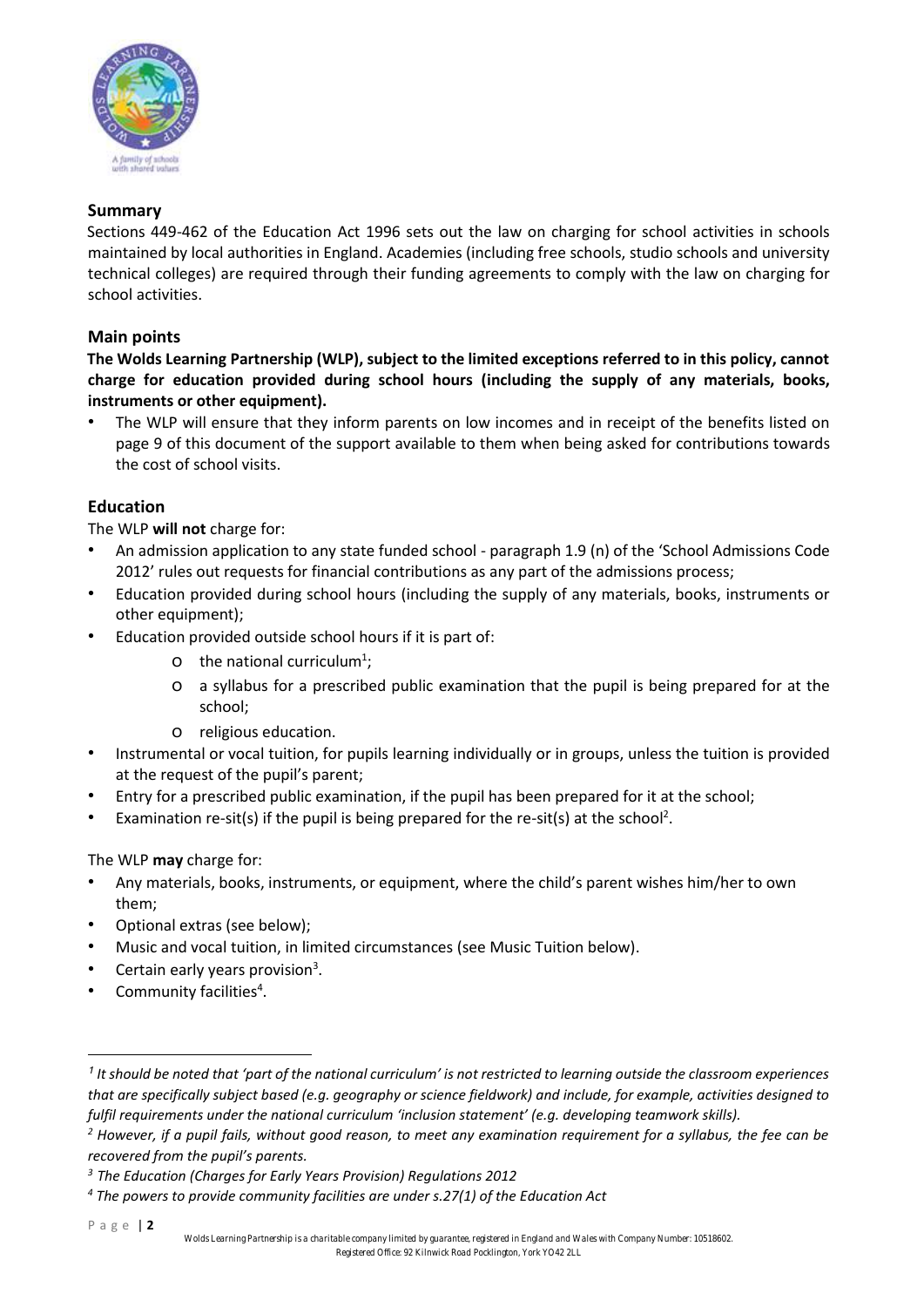

#### **Optional extras**

Charges may be made for some activities that are known as 'optional extras'. Where an optional extra is being provided, a charge **can** be made for providing materials, books, instruments, or equipment. **Optional extras are**:

- Education provided outside of school time that is not:
	- a) Part of the national curriculum;
	- b) Part of a syllabus for a prescribed public examination that the pupil is being prepared for at the school;
	- c) Part of religious education.
- Examination entry fee(s) if the registered pupil has not been prepared for the examination(s) at the school;
- Transport (other than transport that is required to take the pupil to school or to other premises where the local authority/governing body have arranged for the pupil to be provided with education);
- Board and lodging for a pupil on a residential visit;
- Extended day services offered to pupils (for example breakfast club, after-school clubs, tea and supervised homework sessions).

In calculating the cost of optional extras an amount may be included in relation to:

- Any materials, books, instruments, or equipment provided in connection with the optional extra;
- The cost of buildings and accommodation;
- Non-teaching staff;
- Teaching staff engaged under contracts for services purely to provide an optional extra, this includes supply teachers engaged specifically to provide the optional extra;
- The cost, or an appropriate proportion of the costs, for teaching staff employed to provide tuition in playing a musical instrument, or vocal tuition, where the tuition is an optional extra.

Any charge made in respect of individual pupils must not exceed the actual cost of providing the optional extra activity, divided equally by the number of pupils participating. It must not therefore include an element of subsidy for any other pupils wishing to participate in the activity whose parents are unwilling or unable to pay the full charge.

Furthermore in cases where a small proportion of the activity takes place during school hours the charge cannot include the cost of alternative provision for those pupils who do not wish to participate. Therefore no charge can be made for supply teachers to cover for those teachers who are absent from school accompanying pupils on a residential visit.

Participation in any optional extra activity will be on the basis of parental choice and a willingness to meet the charges. Parental agreement is therefore a necessary prerequisite for the provision of an optional extra where charges will be made.

#### **Voluntary contributions**

Nothing in legislation prevents a school governing body from asking for voluntary contributions for the benefit of the school or any school activities. However, if the activity cannot be funded without voluntary contributions, the governing body or Headteacher should make this clear to parents at the outset. The governing body or Headteacher must also make it clear to parents that there is no obligation to make any contribution.

P a g e | **3**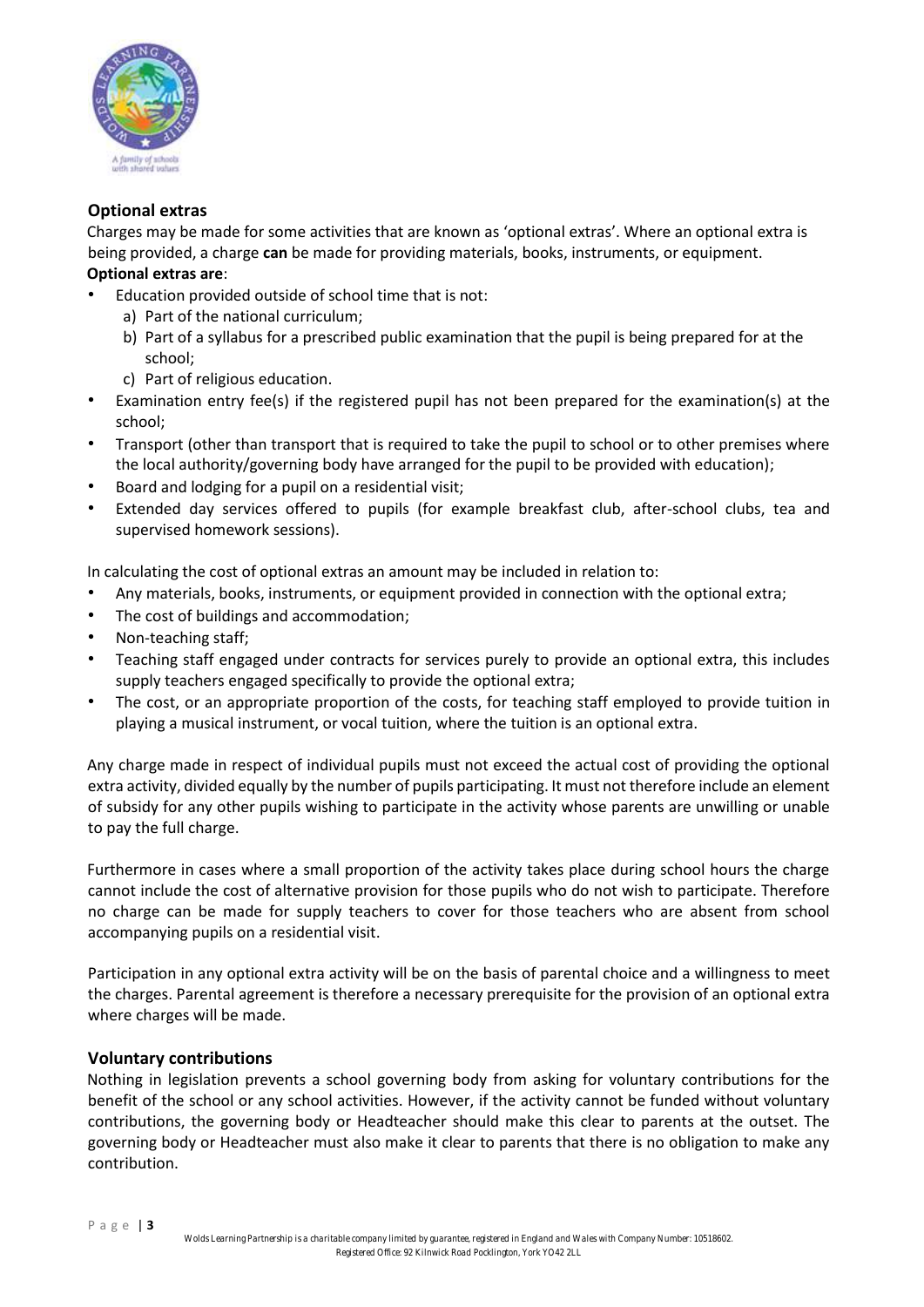

It is important to note that no child should be excluded from an activity simply because his or her parents are unwilling or unable to pay. If insufficient voluntary contributions are raised to fund a visit, or the school cannot fund it from some other source, then it must be cancelled. Schools must ensure that they make this clear to parents. If a parent is unwilling or unable to pay, their child must still be given an equal chance to go on the visit. Schools should make it clear to parents at the outset what their policy for allocating places on school visits will be.

When making requests for voluntary contributions, parents must not be made to feel pressurised into paying as it is voluntary and not compulsory. Schools should avoid sending colour coded letters to parents as a reminder to make payments and direct debit or standing order mandates should not be sent to parents when requesting contributions.

#### **Music Tuition**

Although the law states that, in general, all education provided during school hours must be free, instrumental and vocal music tuition is an exception to that rule.

The Charges for Music Tuition (England) Regulations 2007 set out the circumstances in which charges can be made for tuition in playing a musical instrument, including vocal tuition. They allow charging for tuition in larger groups than was previously the case.

Charges may now be made for vocal or instrumental tuition provided either individually, or to groups of any size, provided that the tuition is provided at the request of the pupil's parent. Charges may not exceed the cost of the provision, including the cost of the staff who provide the tuition.

The regulations make clear that charging may not be made:

- if the teaching is either an essential part of the national curriculum;
- if the teaching is provided under the first access to the key stage 2 Instrumental and Vocal Tuition Programme;
- in respect of a pupil who is looked after by a local authority (within the meaning of section 22(l) of the Children Act 1989).

#### **Transport**

WLP Schools **cannot** charge for:

- Transporting registered pupils to or from the school premises, where the local education authority has a statutory obligation to provide transport;
- Transporting registered pupils to other premises where the governing body or local authority has arranged for pupils to be educated;
- Transport that enables a pupil to meet an examination requirement when he has been prepared for that examination at the school;
- Transport provided in connection with an educational visit.

#### **Residential visits**

WLP Schools **cannot** charge for:

- Education provided on any visit that takes place during school hours<sup>5</sup>;
- Education provided on any visit that takes place outside school hours if it is part of:

P a g e | **4**

1

<sup>&</sup>lt;sup>5</sup> See section 452 of the Education Act 1996 for guidance as what counts as during school hours.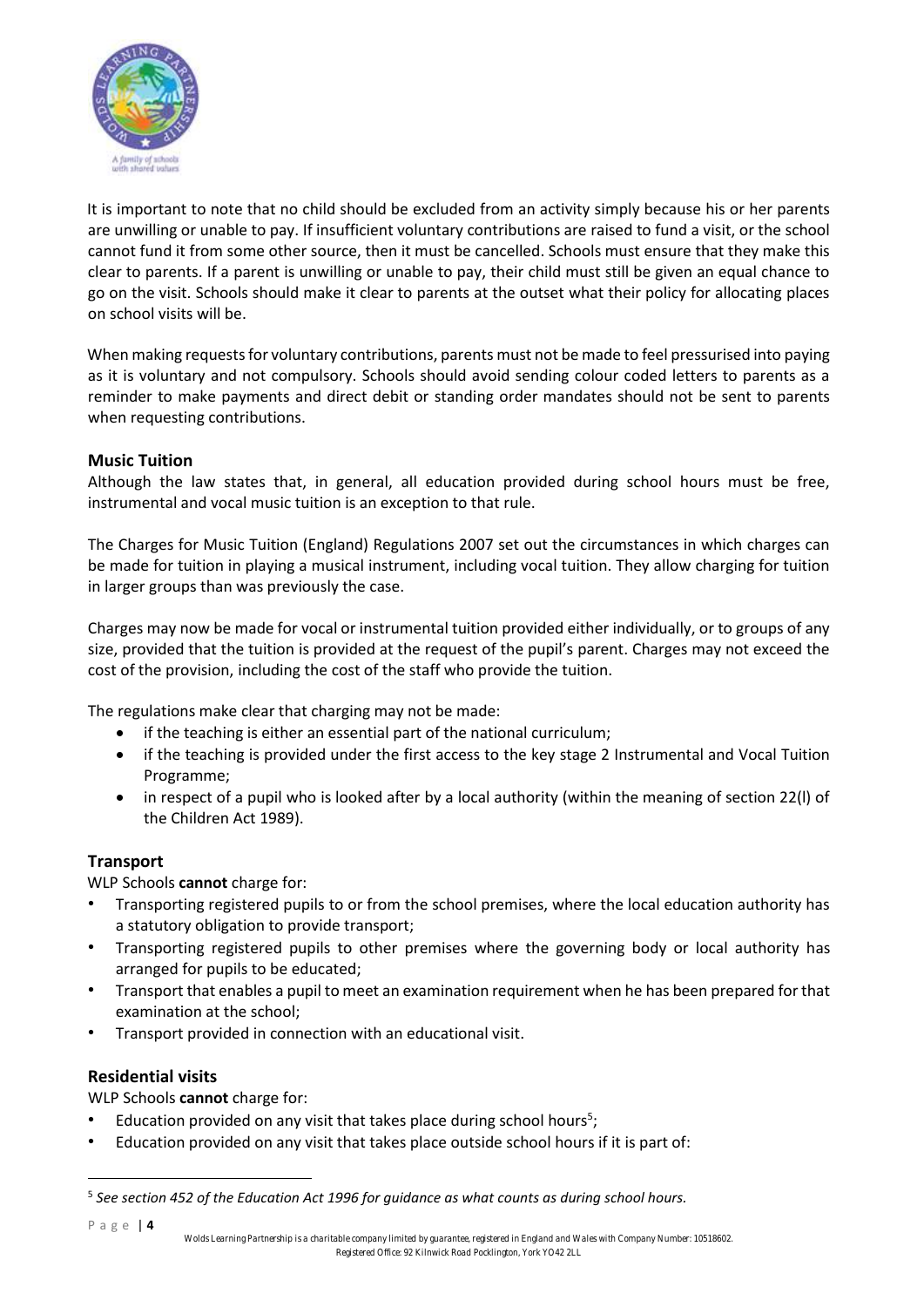

- o the national curriculum;
- o a syllabus for a prescribed public examination that the pupil is being prepared for at the school;
- o religious education.
- Supply teachers to cover for those teachers who are absent from school accompanying pupils on a residential visit.

WLP Schools **can** charge for:

Board and lodging and the charge must not exceed the actual cost.

When a school informs parents about a forthcoming visit, they should make it clear that parents who can prove they are in receipt of the following benefits will be exempt from paying the cost of board and lodging:

- Income Support
- Income-based Jobseeker's Allowance
- Income-related Employment and Support Allowance
- Support under Part VI of the Immigration and Asylum Act 1999
- The guaranteed element of Pension Credit
- Child Tax Credit (provided you're not also entitled to Working Tax Credit and have an annual gross income of no more than £16,190)
- Working Tax Credit run-on paid for 4 weeks after you stop qualifying for Working Tax Credit
- Universal Credit if you apply on or after 1 April 2018 your household income must be less than £7,400 a year (after tax and not including any benefits you get)

#### **Education partly during school hours**

Where an activity takes place partly during and partly outside school hours, there is a basis for determining whether it is deemed to take place either inside or outside school hours. However, a charge can only be made for the activity outside school hours if it is not part of the national curriculum, not part of a syllabus for a prescribed public examination that the pupil is being prepared for at the school and not part of religious education.

If 50% or more of the time spent on the activity occurs during school hours, it is deemed to take place during school hours. Time spent on travel counts in this calculation if the travel itself occurs during school hours. School hours do not include the break in the middle of the day.

Where less than 50% of the time spent on an activity falls during school hours, it is deemed to have taken place outside school hours. For example, an excursion might require pupils to leave school an hour before the school day ends, but the activity does not end until late in the evening.

#### **Non-residential activities**

If 50% or more of the time spent on the activity occurs during school hours, it is deemed to take place during school hours. Time spent on travel counts in this calculation if the travel itself occurs during school hours. School hours do not include the break in the middle of the day.

Where less than 50% of the time spent on an activity falls during school hours, it is deemed to have taken place outside school hours. For example, an excursion might require pupils to leave school an hour before the school day ends, but the activity does not end until late in the evening.

P a g e | **5**